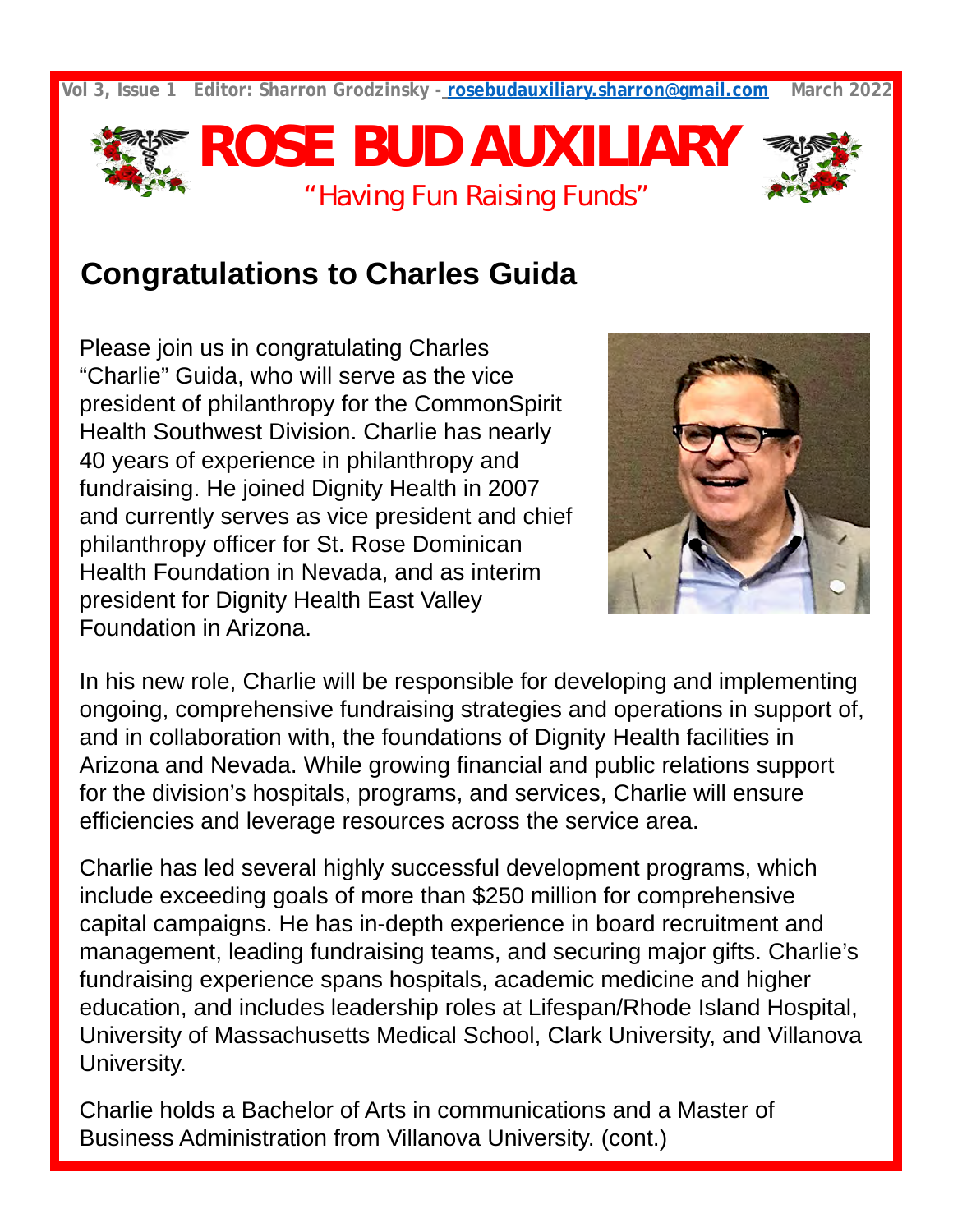**Volume 3, Issue 1 Page 2 March 2022**



# **Charlie Guida (cont.)**

He belongs to several professional organizations, including the Association for Healthcare Philanthropy and the Association of Fundraising Professionals. An active member of the CommonSpirit Philanthropy Advisory Council, Charlie previously served as the council's chair. He was also a member of the CommonSpirit Health Post-Pandemic COVID-19 Philanthropy Task Force and the Dignity Health Foundation By-laws Task Force.

We are very excited to have Charlie take on this role, which will focus on enhancing the wonderful philanthropic work that is underway in Arizona and Nevada.



# **December 2021 Raffle Winners**

Stella Giordano won a beautiful Christmas platter basket.

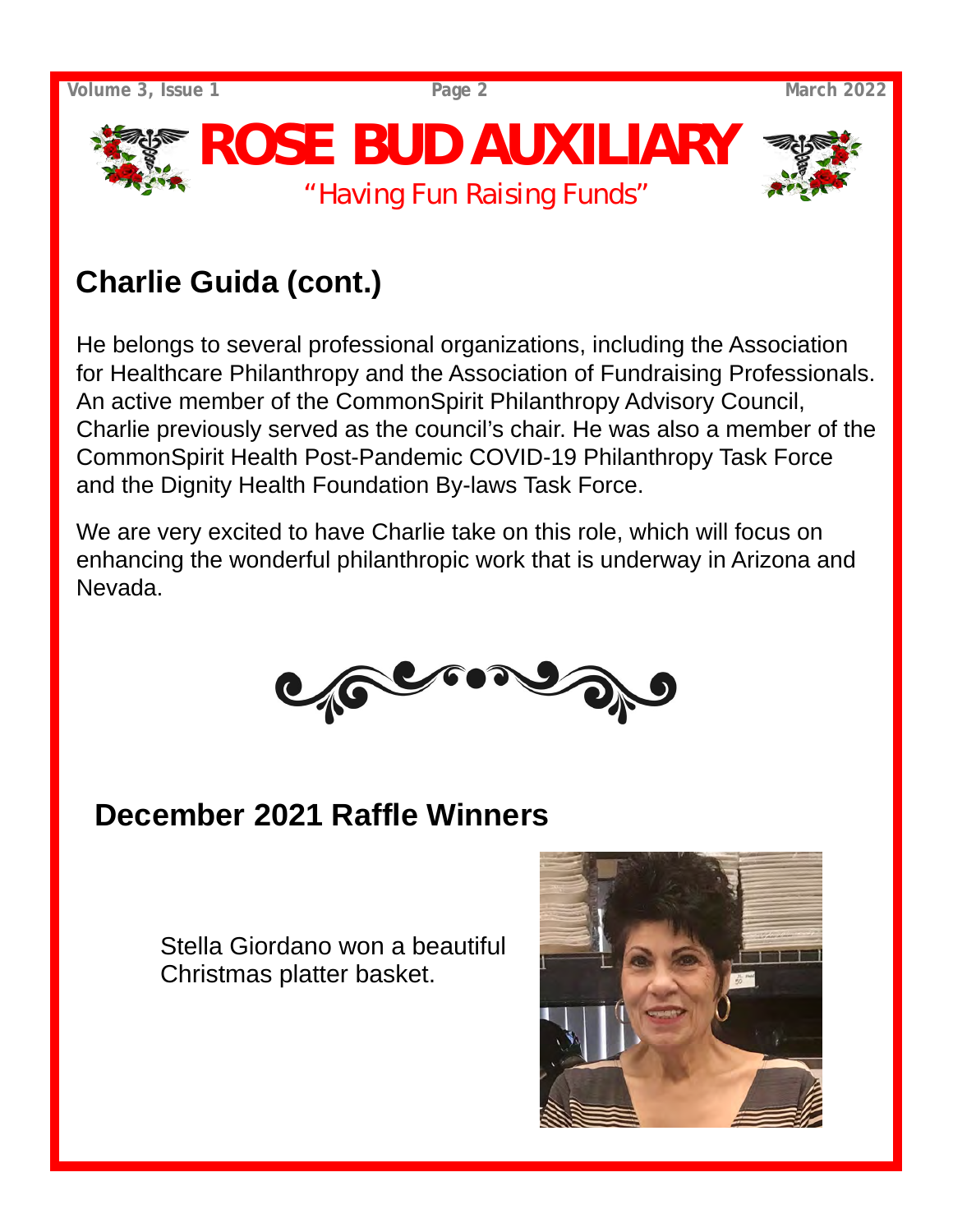

## **More December 2021 Raffle Winners**

Elaine Yamada won a fantastic Christmas coffee basket!





Kathy Jenner was the lucky winner of a beautiful Christmas arrangement!

All of these gorgeous baskets and arrangements were designed by Adrienne Cogil. The Rose Buds are lucky to have her talent and generosity! Remember, you have to be a member to win. Call your friends

and have them join us for a good cause - our St. Rose Dominican Hospitals - and for a lot of fun!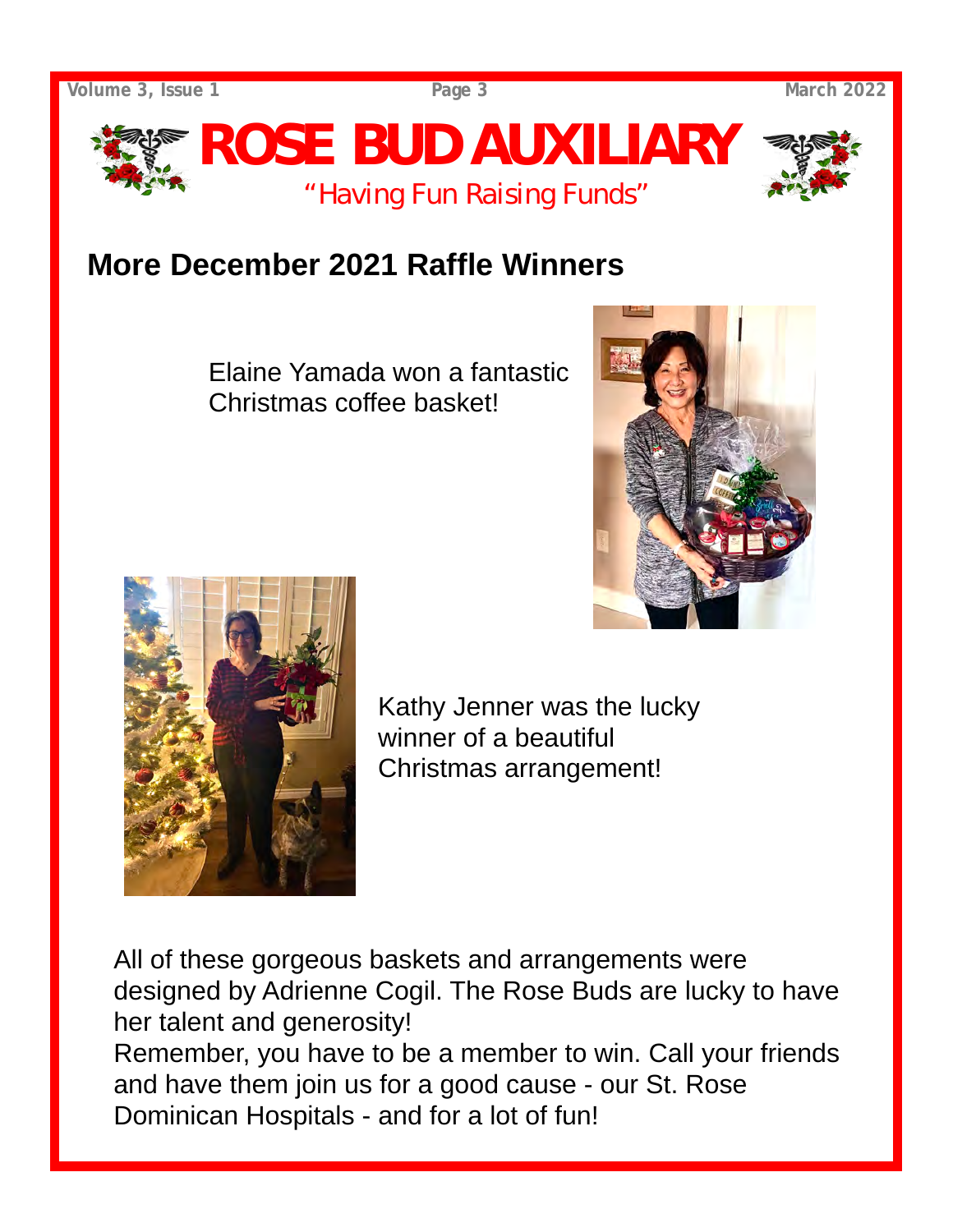

# **2022 Rose Bud Auxiliary Board of Directors**



(L to R) Stella Giordano, Sharron Grodzinsky, Susan Parks, Patricia Lindberg, Karen Majeski, Debbie Palomino, Charlie Bouchard, Adrienne Cogil

Hello Rose Buds,

Thank you for electing us to the 2022 Board of Directors. We look forward to working with you over the next two years and planning some exciting philanthropic activities for the Rose Bud Auxiliary.

We will be hosting some fun events soon, and recruiting new members to join us in our endeavors to support St. Rose Dominican Health Foundation, our hospitals and patients.

We are grateful for the opportunity to lead our auxiliary as we "Have Fun Raising Funds!"

Sincerely,

Patricia Lindberg, President

Susan Parks, Vice President

Debbie Palomino, Secretary

Karen Majeski, Treasurer

Sharron Grodzinsky, Communications Director

Adrienne Cogil, Silent Auction and Raffles Director

Charlie Bouchard and Stella Giordano, Special Events Directors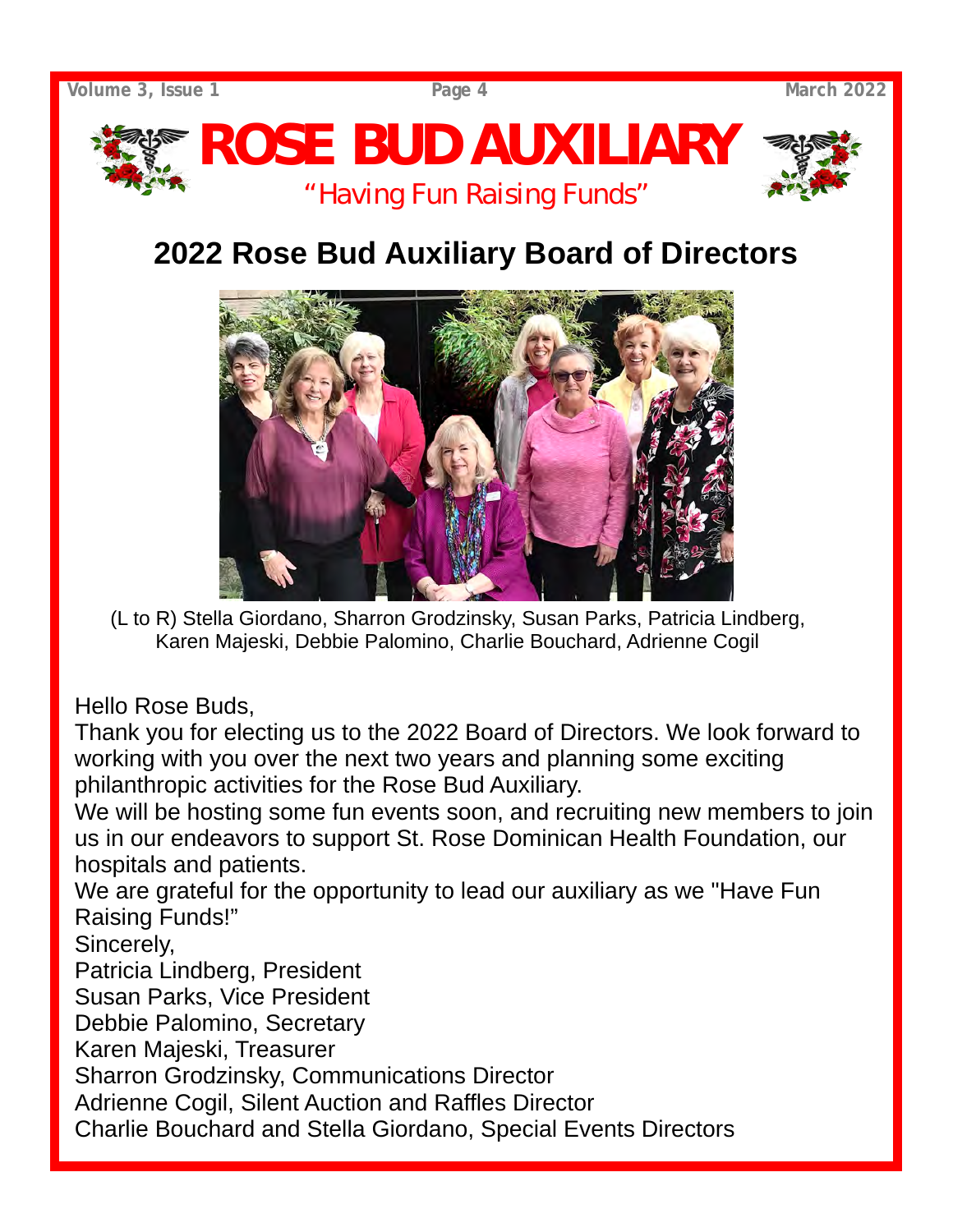**Volume 3, Issue 1 Page 5 March 2022**



## **"War"Baby Comes Home**

St. Rose de Lima Hospital was originally Basic Magnesium Incorporated Hospital, which was built by the government to accommodate World War II industries that sprung up in the Henderson area. The Adrian Dominican Sisters purchased it from the U.S. government in 1947 for the outrageous price of \$1.00 a year for 25 " years. They changed the name to St. Rose de Lima.



When the original hospital first opened, the first baby born at Basic Magnesium was William Thomas War on November 10, 1942. His parents were Mr. and Mrs. T.L. War. Mr. War was one of those war workers the hospital was built for. You could not make this up! At the time, his birth made the AP and UPI headlines – akin to the major TV networks today.

The doctors and nurses at the hospital loved him, and affectionately called him "war" names like little "Submarine" "World" and "Invasion."

Bill, as his friends like to call him, spent his early life in Boulder City, but eventually moved out of Nevada to Montana to attend college, and earned a master's degrees in chemical engineering. His professional life is exceptional, with prominent, administrative positions in the gas and oil industries, with leading companies like Huskey Oil, Shell Oil, JN Exploration, Louisiana Land and Exploration, and Inland Refining and Resources.

Bill then developed and managed his own company, William T. War & Associates, along with Executive Alliance Group and  $\overline{O}$  &  $\overline{G}$  (cont.)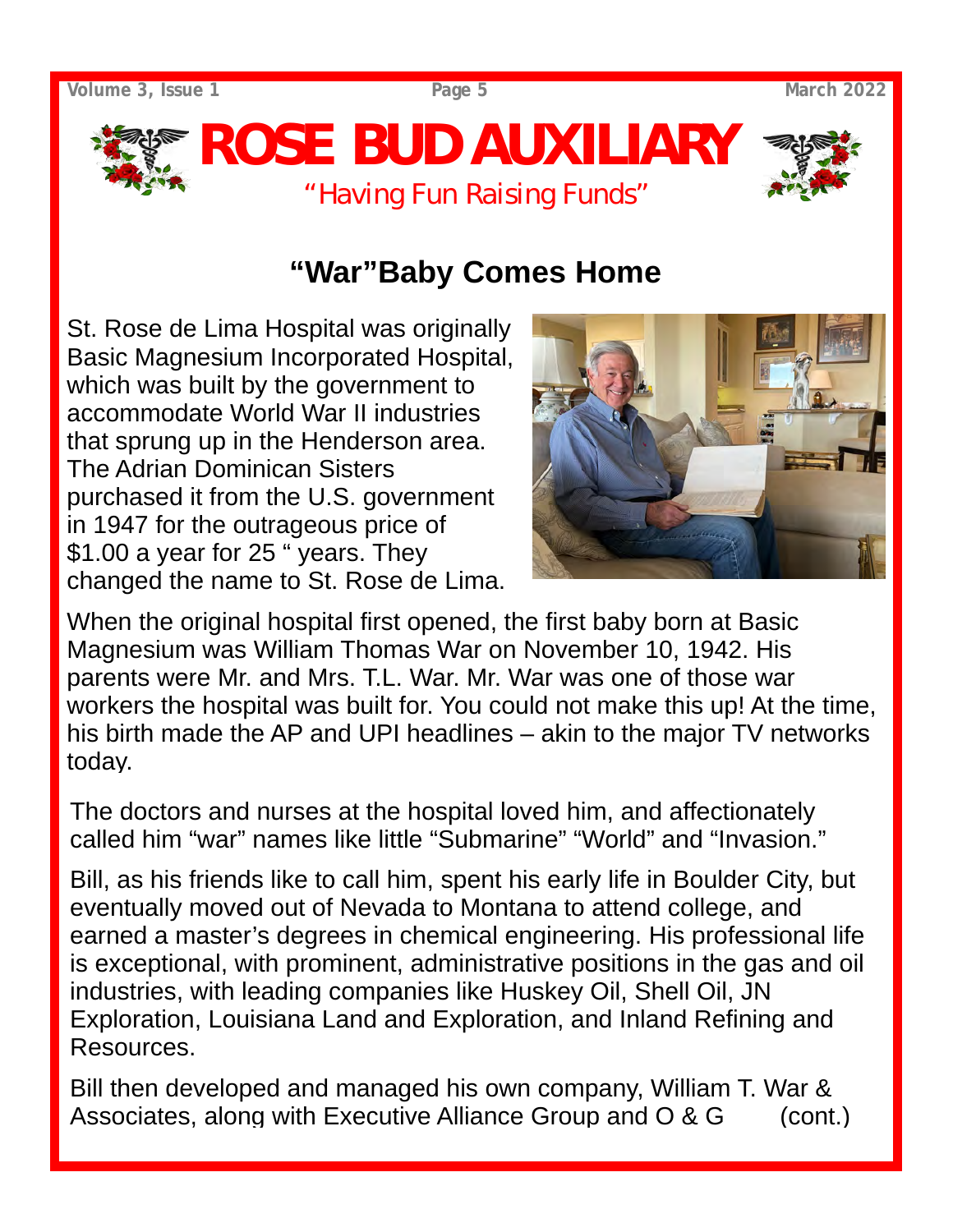



Environmental Consulting, which he still does today.

Bill and his lovely wife, Donna, returned to Nevada and purchased a home in Sun City Anthem almost two years ago. They were fortunate enough to acquire one of the original model homes that Bill had looked at back in 1998 when they were first built. Talk about coming home!

They enjoy hiking, biking, traveling, skiing, golf, fishing and all the amenities of Sun City Anthem. We are fortunate to have the first War baby born at what is now St. Rose de Lima in our Rose Bud Auxiliary.



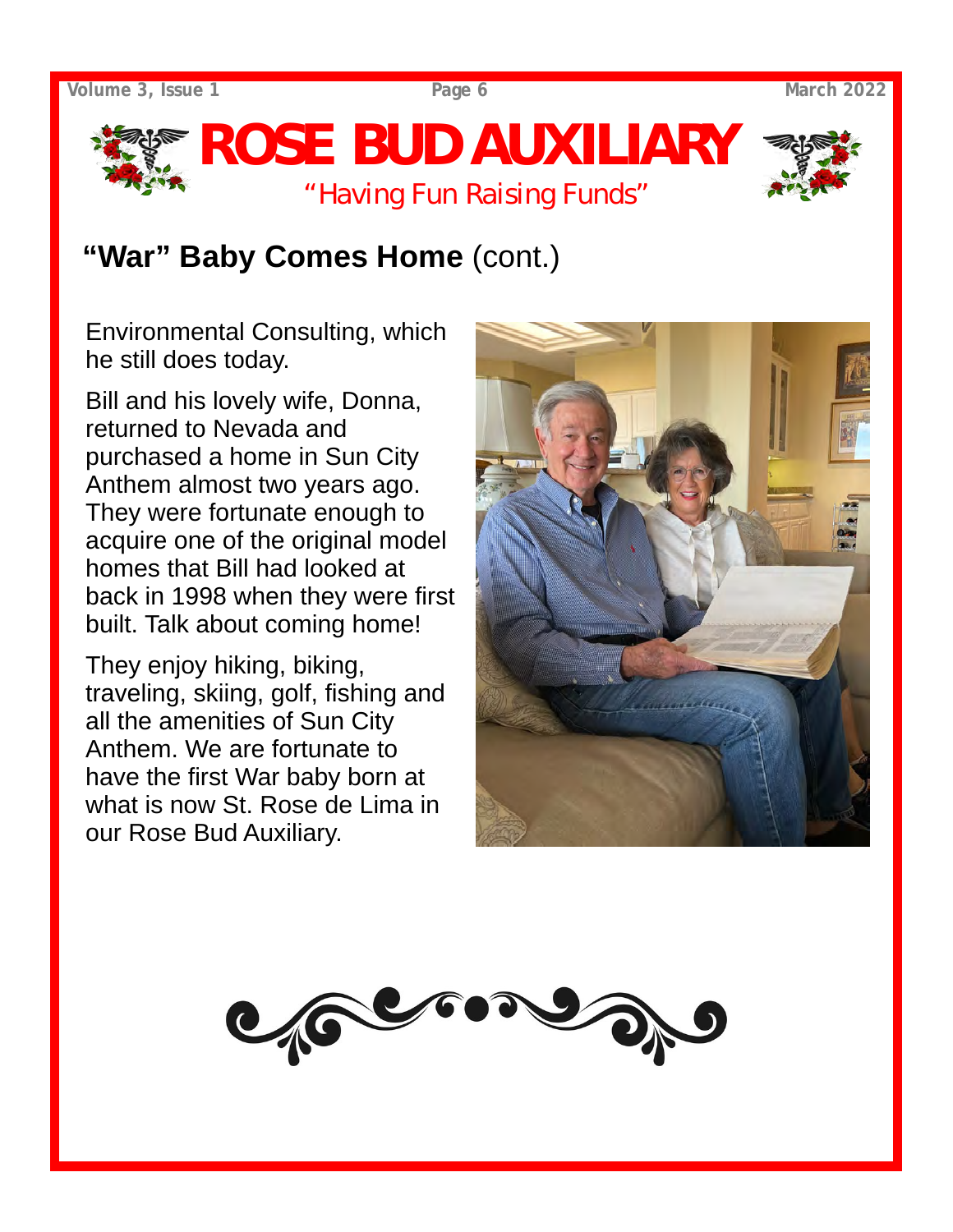**Volume 3, Issue 1 Page 7 March 2022**

# *ROSE BUD AUXILIARY "Having Fun Raising Funds"*



### TRUDI DAILEY

Our Rose Bud Auxiliary member drawing winner for January is Trudi Dailey who became a member in 2019. After relocating from Maui, Hawaii to New Jersey, she and her husband retired to the Las Vegas valley in 2004. Trudi is involved in her parish as well as other foundations in the valley. When asked about her hobbies, she replied, "Hobbies you ask? Some people may tell you that being involved in the Community of Henderson and the Las Vegas Valley, is MY HOBBY!"





### LAURIE DE GARMO

Our Rose Bud Auxiliary member drawing winner for February is Laurie De Garmo who became a member in 2019. She and her husband were both stationed at Nellis Air Force Base and served a full career in the USAF and in the defense industry. She and her husband moved to Henderson seven years ago to be close to their children and grandchildren. She enjoys living in Henderson and the lifestyle of swimming, hiking, bowling as well as volunteering in the many clubs and organizations her community has to offer.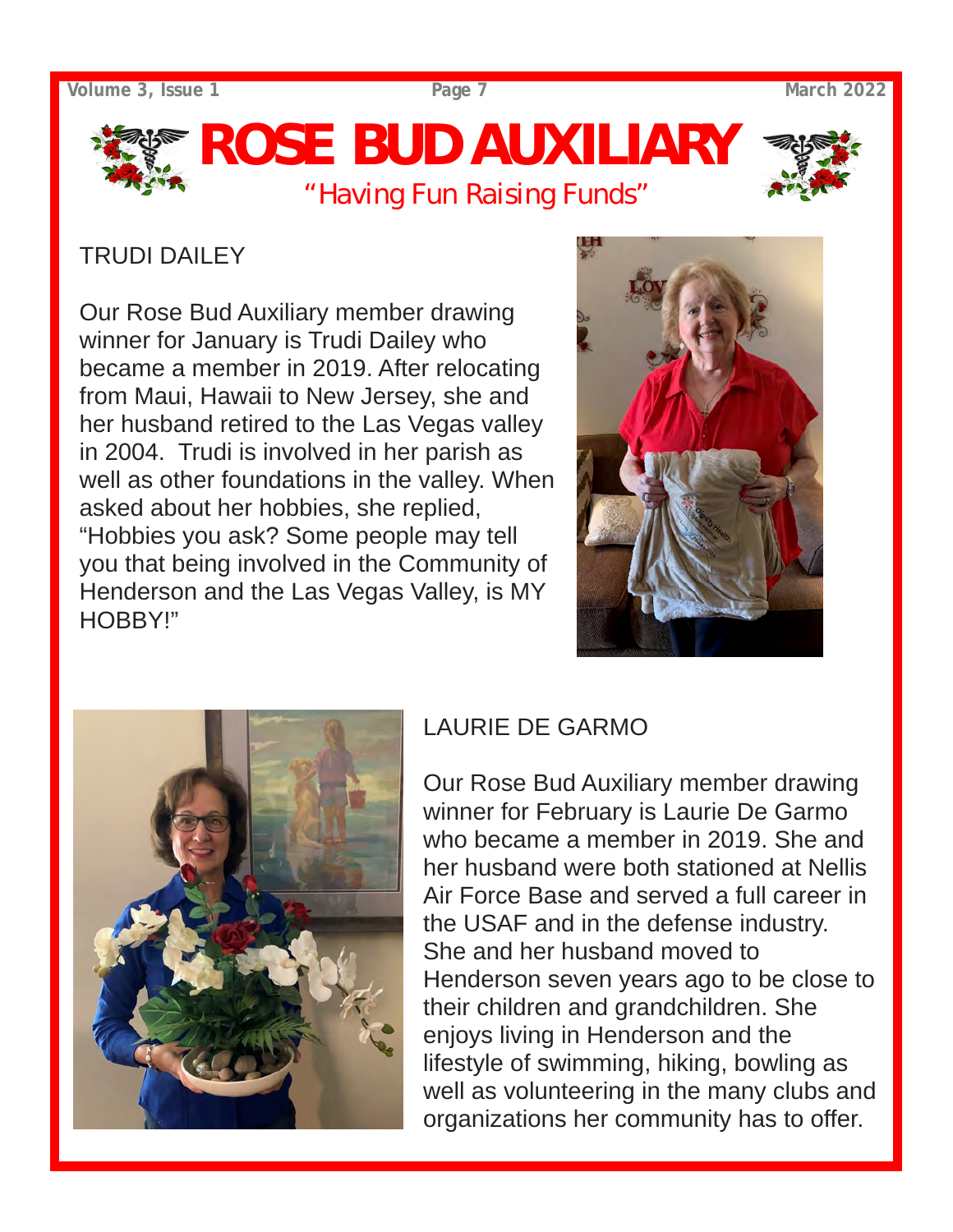**Volume 3, Issue 1 Page 8 March 2022**



### SALLY GUANCI

Our Rose Bud Auxiliary member drawing winner for March is Sally Guanci who also was one of the original members of the auxiliary. Sally and her husband relocated to Henderson from California. They have had a second home in the valley since 1990. Along with her volunteer work, Sally enjoys golf, travel, music venues and get togethers with friends.



# ROSE BUD AUXILIARY

**www.supportstrose.org/ways-to-give/rose-bud-auxiliary** 

**Facebook: Rose Bud Auxiliary Membership Questions: rosebudauxiliary.membership@gmail.com**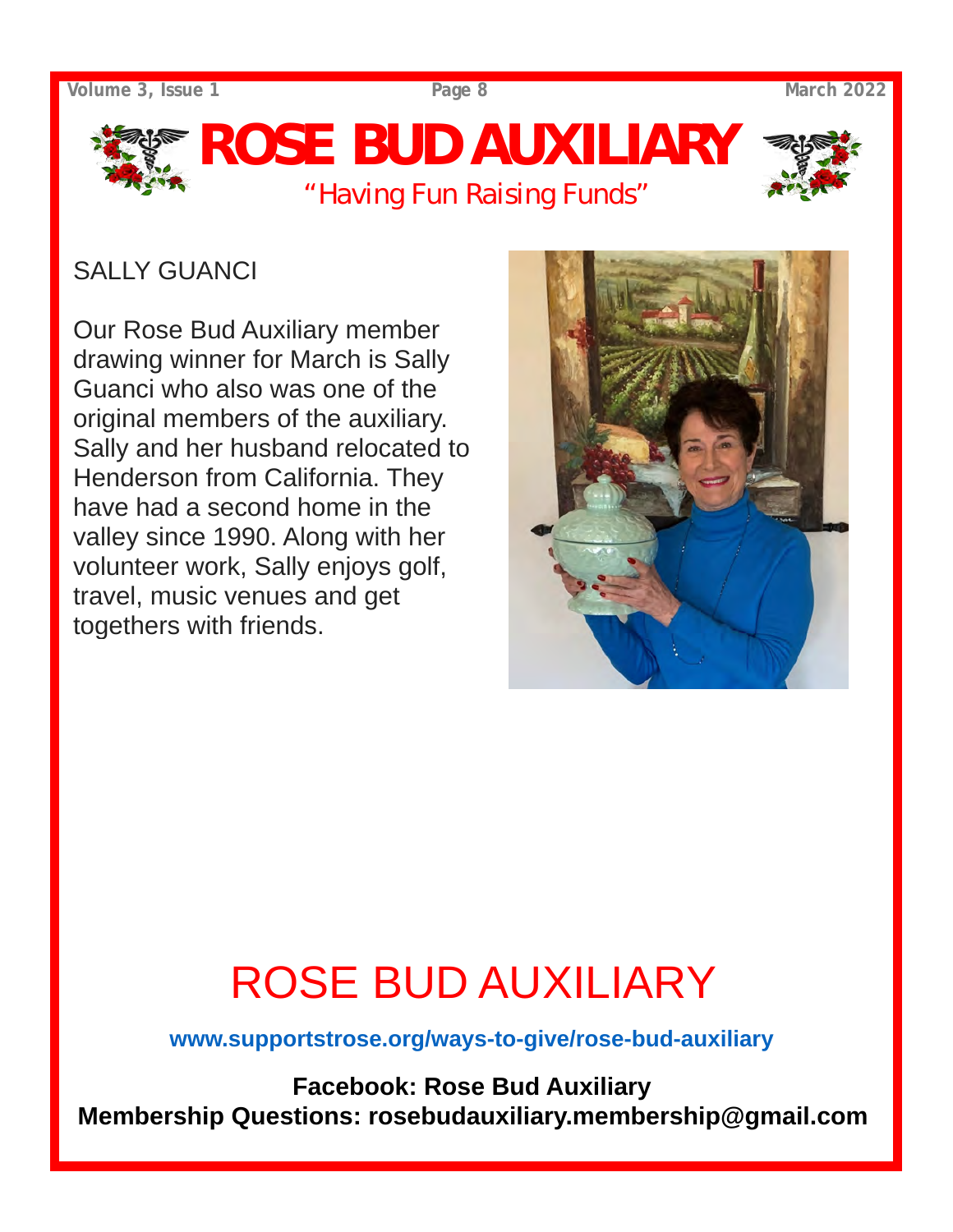**Volume 3, Issue 1 Page 9 March 2022**

# *ROSE BUD AUXILIARY "Having Fun Raising Funds"*



#### **ROSE BUD AUXILIARY**

"Having Fun Raising Funds"

www.supportstrose.org/waystogive/rosebudauxiliary Facebook: Rose Bud Auxiliary

#### **Who Are We?**

The Rose Bud Auxiliary was formed in February 2019, in conjunction with the St. Rose Dominican Health Foundation to support Dignity Health - St. Rose Dominican. The Rose Bud Auxiliary works to advance the quality of healthcare in the community through volunteerism and fundraising that supports the hospital's mission. St. Rose Dominican is the only faith-based, non-profit healthcare system in southern Nevada.

The Auxiliary raises money through various activities to support the hospitals. The money raised purchases items and supports programs for much needed patient services.

All membership donations support the mission of Dignity Health - St. Rose Dominican.

#### **What Benefits Do Members Receive?**

Members of the Auxiliary are given the opportunity to:

- Serve the community and support local healthcare programs.
- Use their individual skills and
- hobbies to help others.
- Spend vital time and resources with fundraising events as well as serving on Auxiliary committees.
- Attend our annual luncheon to honor our Auxiliary members.

• Receive the quarterly Gratitude newsletter and the Rose Bud newsletter.

• Meet new friends and re-establish relationships, while having fun with a purpose!

#### **How do I join the Auxiliary?**

Simply fill out the membership application, then return your completed application and donation to the address below. Checks should be made payable to the **St. Rose Dominican Health Foundation.** 

#### **What if I would like more information?**

If you have questions regarding joining the Auxiliary or would like more information, please contact: Membership Director Email: rosebudauxiliary.membership@gmail.com

#### **You are welcome to join one of our committees:**

#### **Special Events Committee:**

- Help to plan events with other members for fellowship and to raise funds towards our yearly goals.
- Volunteer to help any other committees that need assistance with an event.

#### **Raffles Committee:**

- At our events, we almost always have a raffle. The committee is responsible for procuring items from vendors.
- Assemble gift baskets with items donated from members or stores.
- Set up and display raffle items for an event.

#### **Communications/Public Relations Committee:**

- Attend committee meetings to create and put together ideas for the quarterly newsletter.
- Design flyers for events and advertising.
- Conceptualize and implement all forms of publicity to promote the Auxiliary - Video, Print, TV and Digital/Electronic formats.
- Communicate information to members.

#### **Membership Committee:**

- Attend committee meetings to discuss how to recruit new members.
- Work on special projects as required.